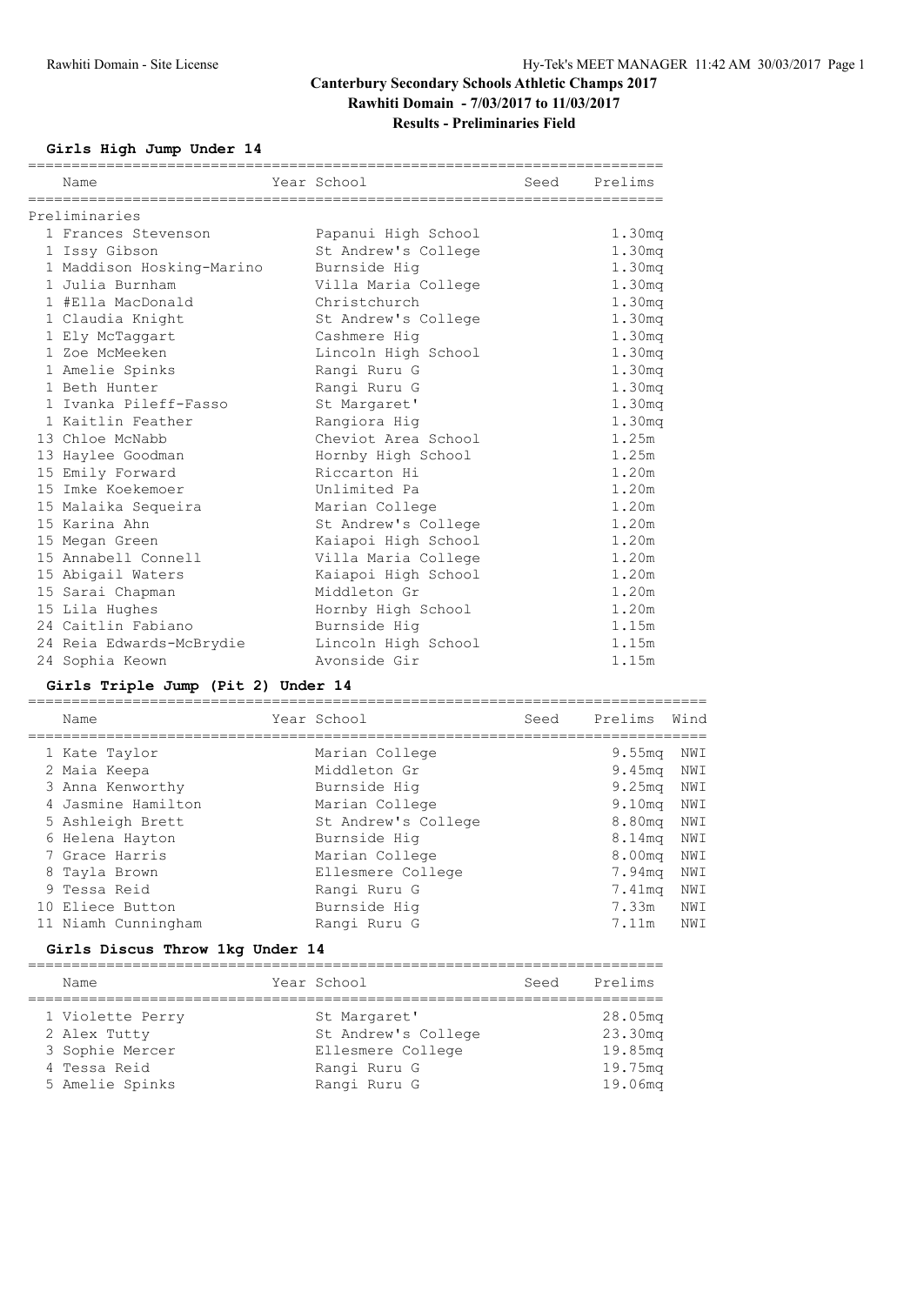### **....Girls Discus Throw 1kg Under 14**

| Catholic Cat        | 18.29mg |
|---------------------|---------|
| Villa Maria College | 17.98mg |
| Christchurch        | 17.97mq |
| Mairehau High Sc    | 17.97m  |
| Rangiora Hig        | 17.67m  |
| Avonside Gir        | 17.50m  |
| Lincoln High School | 17.27m  |
| Avonside Gir        | 17.20m  |
| Hillview Chr        | 17.12m  |
| Hillview Chr        | 16.79m  |
| Rangiora Hig        | 16.68m  |
| Burnside Hig        | 16.56m  |
| Avonside Gir        | 16.21m  |
| St Margaret'        | 16.21m  |
| Cashmere Hig        | 15.57m  |
| Burnside Hig        | 15.55m  |
| Marian College      | 15.55m  |
| Rangi Ruru G        | 15.07m  |
| Villa Maria College | 14.88m  |
| Marian College      | 14.63m  |
| Ellesmere College   | 14.55m  |
| Christchurch        | 14.27m  |
| Mairehau High Sc    | 13.96m  |
| Lincoln High School | 13.10m  |
| Burnside Hig        | 12.91m  |
|                     |         |

### **Girls Discus Throw 1kg Under 15**

|  | Name                 | Year School         | Seed | Prelims             |
|--|----------------------|---------------------|------|---------------------|
|  | 1 Valentine Alivaa   | Burnside Hig        |      | 26.96 <sub>mq</sub> |
|  | 2 Jordyn Kennedy     | Lincoln High School |      | 24.50mg             |
|  | 3 Alice Clapp        | Villa Maria College |      | 22.12mq             |
|  | 4 MacKenna Wilson    | St Andrew's College |      | 22.00mg             |
|  | 5 Denim Winiata      | Hillmorton H        |      | 21.15mq             |
|  | 6 Macy Neale         | Rangi Ruru G        |      | 20.74mg             |
|  | 7 Anika Fourchee     | Darfield Hig        |      | 19.91mq             |
|  | 8 Dawn Papuni        | Burnside Hig        |      | 19.31mq             |
|  | 9 Maddy Little       | Akaroa Area School  |      | 19.26mg             |
|  | 10 Monica Koster     | Riccarton Hi        |      | 18.72m              |
|  | 11 Sola Woodhouse    | Avonside Gir        |      | 18.20m              |
|  | 12 Lusia Stowers     | Catholic Cat        |      | 18.17m              |
|  | 13 Hannah Manalaysay | Marian College      |      | 17.80m              |
|  | 14 Ione Dennis       | Ellesmere College   |      | 16.94m              |
|  | 15 Victoria Bee      | Riccarton Hi        |      | 16.69m              |
|  | 16 Teighan Connolly  | Marian College      |      | 16.20m              |
|  |                      |                     |      |                     |

### **Girls Discus Throw 1kg Under 16**

=========================================================================

|  | Name                       | Year School         | Seed | Prelims    |
|--|----------------------------|---------------------|------|------------|
|  | 1 Haidee Middlewood-Krsini | Lincoln High School |      | 28.15mg    |
|  | 2 Daisy Sekai              | Catholic Cat        |      | $26.93$ mg |
|  | 3 Abby Ladd                | Rangiora Hig        |      | 26.91mq    |
|  | 4 Sinead Sullivan          | Avonside Gir        |      | 26.78mg    |
|  |                            |                     |      |            |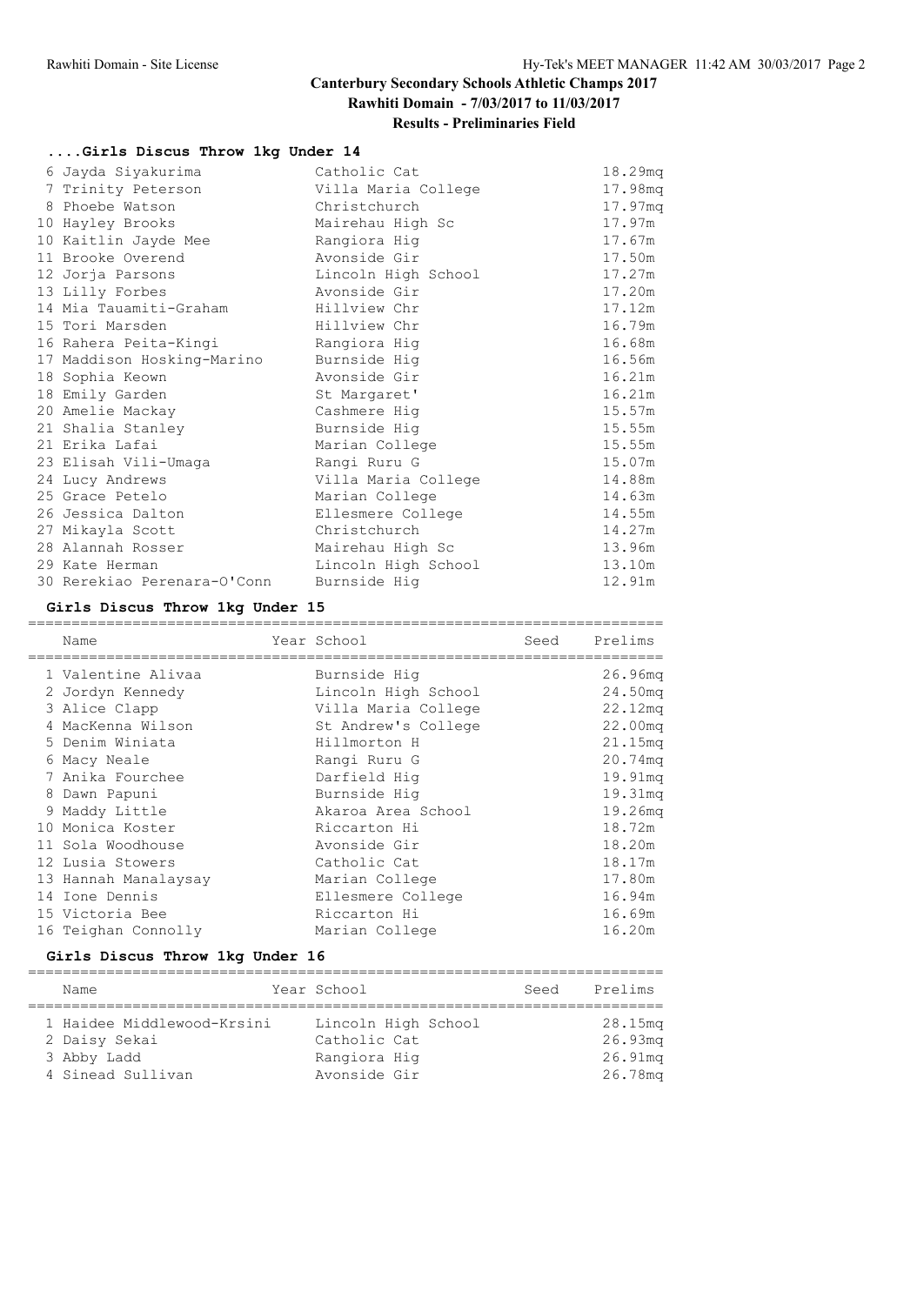### **....Girls Discus Throw 1kg Under 16**

| 5 Ella Guillemot-Mene | St Andrew's College | 23.00 <sub>mq</sub> |
|-----------------------|---------------------|---------------------|
| 6 Ella Neale          | Rangi Ruru G        | 22.92mq             |
| 7 Fia Palamo          | Middleton Gr        | 22.80mg             |
| 8 Brooke McConchie    | Avonside Gir        | 20.30mg             |
| 9 Anastassia Naylor   | Christchurch        | 20.10mg             |
| 10 Briearnah Heuff    | Cashmere Hig        | 17.48m              |
| 11 Rae Go             | Catholic Cat        | 17.18m              |
| 12 Emily Kenning      | Kaikoura Hig        | 16.88m              |

#### **Girls Long Jump (Pit 1) Under 19**

==============================================================================

| Name                    | Year School         | Seed | Prelims                | Wind |
|-------------------------|---------------------|------|------------------------|------|
| 1 Tegan Duffy           | Villa Maria College |      | $5.50mg$ 0.2           |      |
| 2 Amabelle Voice-Powell | Christchurch        |      | $4.56 \text{mq} - 0.1$ |      |
| 3 Emilie Aitken         | Rangi Ruru G        |      | 4.50mg NWI             |      |
| 4 April Robertson       | Villa Maria College |      | 4.41mg NWI             |      |
| 4 Mikayla Gillespie     | Riccarton Hi        |      | 4.41mg NWI             |      |
| 6 Amelia Archer         | Kaiapoi High School |      | 4.08mg $-0.4$          |      |
| 7 Amelia Harris         | St Margaret'        |      | 4.00mg NWI             |      |
| 7 Imogen Hoani          | St Andrew's College |      | $4.00 \text{mq}$ 0.1   |      |
| 9 Brooklyn Codyre       | Kaiapoi High School |      | $3.97mg - 0.7$         |      |
| 10 Geena Klaver         | Marian College      |      | 3.93m                  | NWI  |
| 11 Shontelle Wallace    | Hornby High School  |      | $3.91m - 0.4$          |      |
| 12 Skye Taylor          | Ellesmere College   |      | 3.51m                  | NWI  |

### **Girls Javelin Throw 500gm Under 19**

=========================================================================

| Name |                                                                                                                                                                                                                                                      |                     | Seed        | Prelims             |
|------|------------------------------------------------------------------------------------------------------------------------------------------------------------------------------------------------------------------------------------------------------|---------------------|-------------|---------------------|
|      |                                                                                                                                                                                                                                                      | St Margaret'        |             | 32.24mg             |
|      |                                                                                                                                                                                                                                                      | Rangi Ruru G        |             | 26.35 <sub>mq</sub> |
|      |                                                                                                                                                                                                                                                      | Ellesmere College   |             | 26.30 <sub>mq</sub> |
|      |                                                                                                                                                                                                                                                      | Christchurch        |             | 26.09 <sub>mq</sub> |
|      |                                                                                                                                                                                                                                                      | Lincoln High School |             | 25.14 <sub>mq</sub> |
|      |                                                                                                                                                                                                                                                      | Marian College      |             | 24.82mg             |
|      |                                                                                                                                                                                                                                                      | Lincoln High School |             | 24.58mg             |
|      |                                                                                                                                                                                                                                                      | St Andrew's College |             | 23.89mg             |
|      |                                                                                                                                                                                                                                                      | Hornby High School  |             | 22.27mg             |
|      |                                                                                                                                                                                                                                                      | St Andrew's College |             | 20.59m              |
|      |                                                                                                                                                                                                                                                      | Lincoln High School |             | 20.51m              |
|      |                                                                                                                                                                                                                                                      | Hornby High School  |             | 17.44m              |
|      | 1 Caitlin Bonne<br>2 Ashleigh Leonard<br>3 Skye Taylor<br>4 Grace Brooker<br>5 Tayla Clarke<br>6 Rebecca Lake<br>7 Mikayla Lowrey<br>8 Pippa Mckinnel<br>9 Shontelle Wallace<br>10 Louisa Collerton<br>11 Ashleigh Lowrey<br>12 Aimee Musson-Polwart |                     | Year School |                     |

### **Boys Long Jump (Pit 1) Under 14**

| Name                | Year School         | Seed | Prelims                | Wind |
|---------------------|---------------------|------|------------------------|------|
| 1 Jacob Waldron     | Cashmere Hig        |      | $4.91mg - 0.5$         |      |
| 2 Zach Goldsmith    | Christchurch        |      | $4.86mg - 0.3$         |      |
| 3 Luke Barrett      | Rolleston College   |      | $4.79mg + 0.3$         |      |
| 4 Jonty McLean-High | St Andrew's College |      | $4.68$ mg $-0.6$       |      |
| 5 Josh Forster      | Lincoln High School |      | $4.67 \text{mq} + 0.0$ |      |
| 6 Hunter Archbold   | Amuri Area School   |      | $4.60 \text{mq} - 0.1$ |      |
| 7 Louis Nurse       | Ellesmere College   |      | $4.52mg + 0.0$         |      |
| 8 Ben Phillips      | St Bede's College   |      | 4.45mg $-0.3$          |      |
|                     |                     |      |                        |      |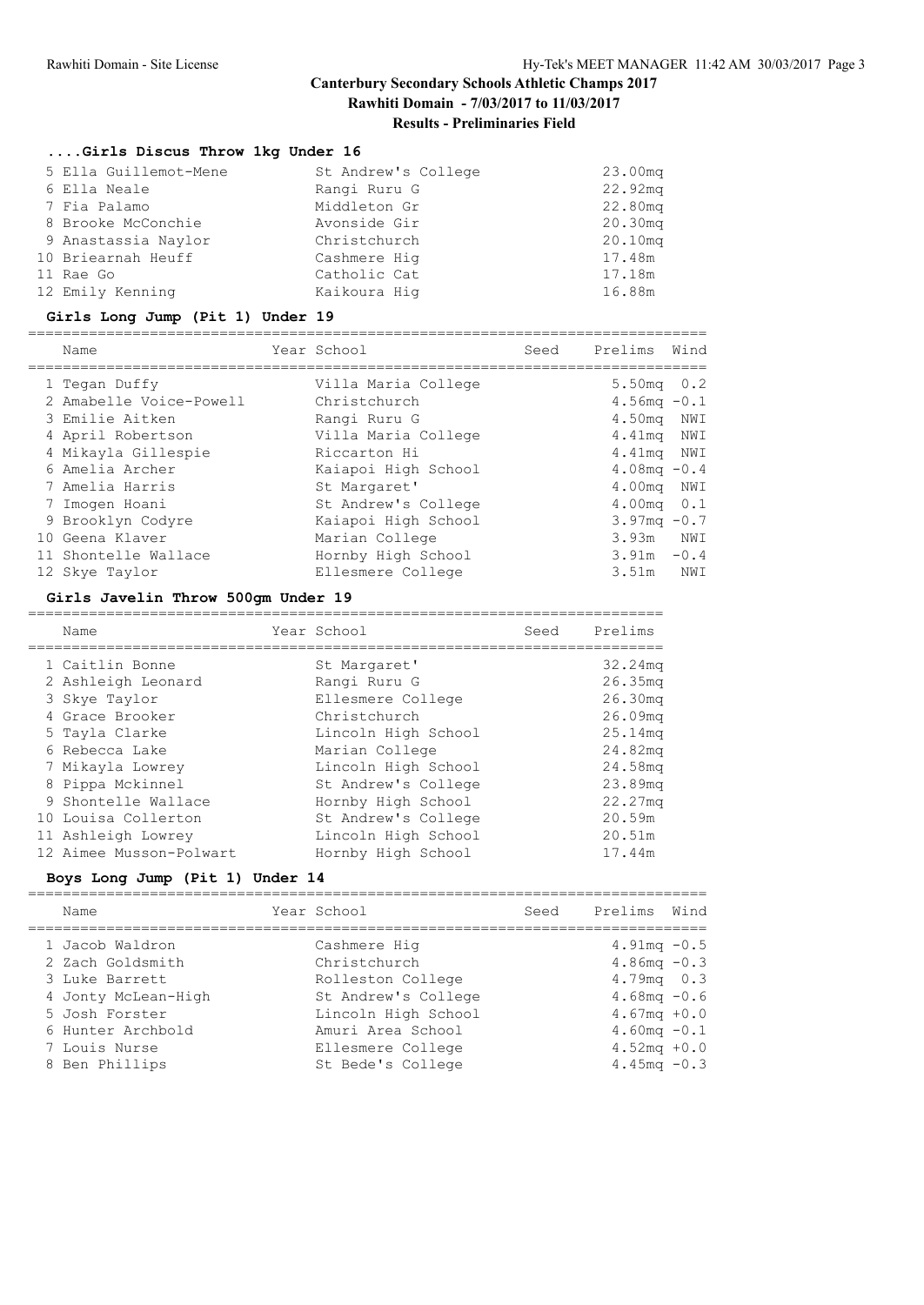### **Results - Preliminaries Field**

### **....Boys Long Jump (Pit 1) Under 14**

| 9 Leon Pryke         | Cashmere Hig       | 4.43 $mq - 0.2$ |     |
|----------------------|--------------------|-----------------|-----|
| 11 Zadran Safi       | Hillmorton H       | $4.40m + 0.0$   |     |
| 12 Amos Spoelstra    | Middleton Gr       | $4.31m - 0.1$   |     |
| 13 Jack Rodgers      | Christchurch       | $4.21m - 0.3$   |     |
| 14 Leo Fosita        | St Bede's College  | $4.19m$ 0.5     |     |
| 15 Connor Holdorf    | Cashmere Hig       | $4.14m - 1.6$   |     |
| 15 Austin Lamberg    | Christ's College   | $4.14m - 0.3$   |     |
| 17 Fletcher Downing  | Burnside Hig       | $4.12m$ $0.1$   |     |
| 18 Cooper Goldsmith  | Shirley Boys       | 4.08m NWI       |     |
| 19 Charlie Morrison  | St Bede's College  | $4.06m - 1.5$   |     |
| 20 Jaran Parker      | Rolleston College  | $4.05m - 0.1$   |     |
| 21 Chanh Ta          | Riccarton Hi       | $3.99m$ 0.4     |     |
| 22 Oliver Pooler     | Darfield Hig       | $3.95m$ 0.3     |     |
| 23 Arlan Perez       | Hornby High School | $3.80m - 1.5$   |     |
| 24 Richem Bothalage  | Catholic Cat       | $3.76m - 0.2$   |     |
| 25 James Sampson     | Catholic Cat       | $3.72m - 0.2$   |     |
| 26 Kyle Gamble       | Rangiora Hig       | $3.71m$ 0.6     |     |
| 26 George Mason      | Christ's College   | $3.71m$ 0.1     |     |
| 28 Callum Edwards    | Hillview Chr       | $3.69m - 0.6$   |     |
| 29 Lochlan Keeley    | Hillmorton H       | $3.66m - 1.0$   |     |
| 30 Tyler Tapa-Wither | Darfield Hig       | $3.16m$ 0.1     |     |
| 31 Issac Davies      | Rolleston College  | $3.08m - 0.9$   |     |
| 32 Fintan Hitch      | St Thomas Of       | $2.94m - 0.5$   |     |
| 33 Dylan Russell     | Rangiora Hig       | 2.85m           | 0.6 |

### **Boys Shot Put 4kg Under 14**

| Name                        | Year School<br>============================== | Seed | Prelims |
|-----------------------------|-----------------------------------------------|------|---------|
| 1 Jake Tacon                | St Thomas Of                                  |      | 10.64mq |
| 2 Jaron Ting                | Burnside Hig                                  |      | 10.58mg |
| 3 Marcus Hamilton           | Christ's College                              |      | 9.95mg  |
| 4 Naita Fifita              | St Bede's College                             |      | 9.73mq  |
| 5 Ben Phillips              | St Bede's College                             |      | 9.69mg  |
| 6 Robert Tuitaupe           | Burnside Hig                                  |      | 9.59mg  |
| 7 Jake Pluck                | Rolleston College                             |      | 9.37mg  |
| 8 Leo Fosita                | St Bede's College                             |      | 9.28mg  |
| 9 Louis Herbert             | Christchurch                                  |      | 8.77m   |
| 10 Noah McCheesney-Mauchlin | Cashmere Hig                                  |      | 8.70m   |
| 11 Levi Taugofie            | St Thomas Of                                  |      | 8.52m   |
| 12 Angus Hamilton           | Lincoln High School                           |      | 8.22m   |
| 13 Rapture Iva              | Hornby High School                            |      | 8.20m   |
| 14 Meschach Faamoe          | Haeata Commu                                  |      | 8.05m   |
| 15 Carter Dalgety           | St Andrew's College                           |      | 8.04m   |
| 16 Riley Holland            | Riccarton Hi                                  |      | 7.90m   |
| 17 Charlie Pitt             | St Andrew's College                           |      | 7.81m   |
| 18 Elijah Beckdahl          | Rangiora Hig                                  |      | 7.51m   |
| 19 Jonathon Matiaha         | Darfield Hig                                  |      | 7.44m   |

### **Boys Javelin Throw 600gm Under 14**

| Name                              | Year School                         | Seed | Prelims            |
|-----------------------------------|-------------------------------------|------|--------------------|
| 1 Todd Ehau<br>2 Thomas Gilchrist | Hillview Chr<br>Lincoln High School |      | 29.50mg<br>29.45mg |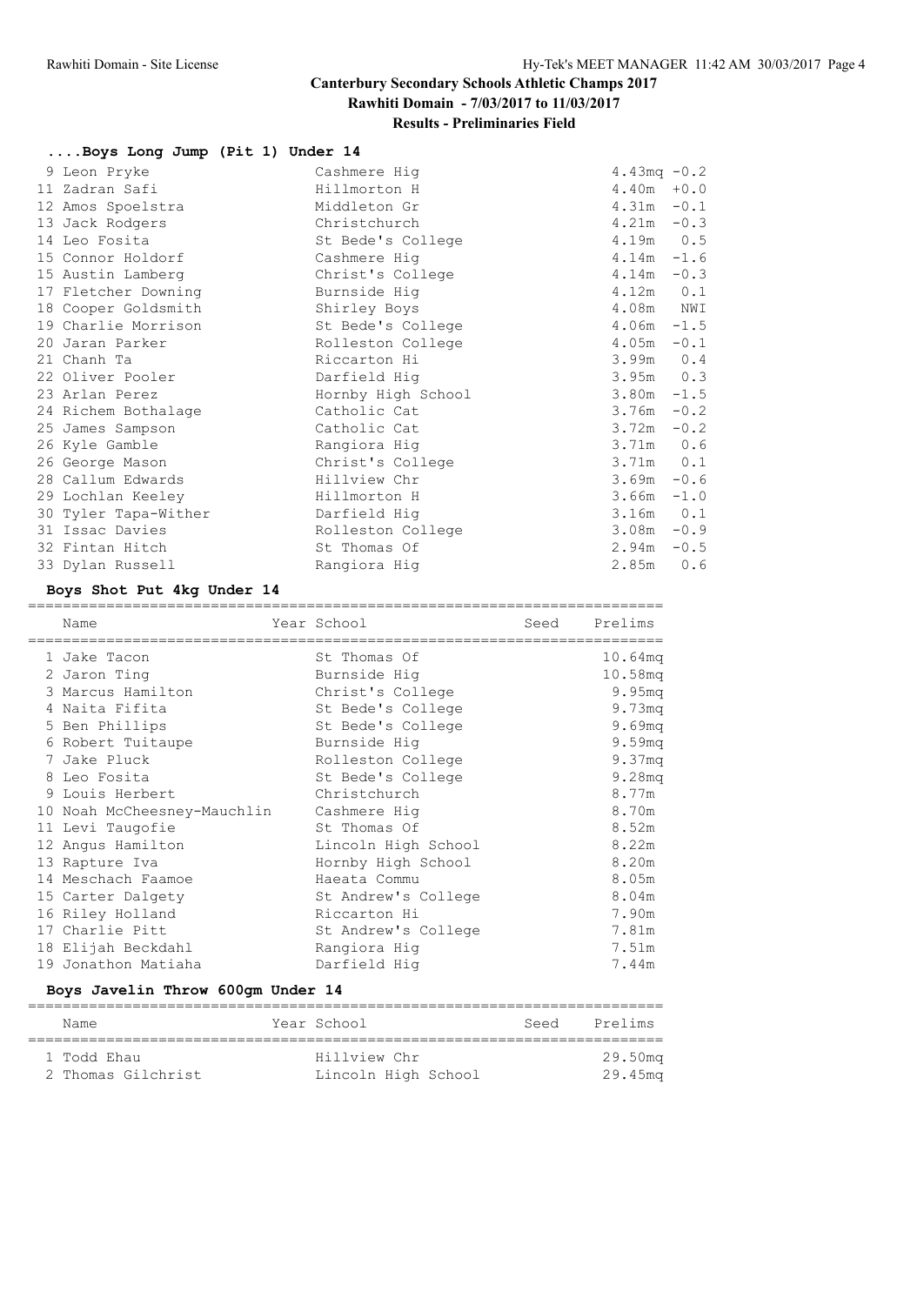### **Results - Preliminaries Field**

#### **....Boys Javelin Throw 600gm Under 14**

| 3 Hayden Rush        | Kaikoura Hig        | 25.77 <sub>mq</sub> |
|----------------------|---------------------|---------------------|
| 4 Issac Davies       | Rolleston College   | 24.36 <sub>mq</sub> |
| 5 Leo Fosita         | St Bede's College   | 24.35mg             |
| 6 Will Anderson      | St Andrew's College | 23.81mg             |
| 7 Leo Nasio          | Shirley Boys        | 23.08mg             |
| 8 Michael Courto     | Christchurch        | 22.24mg             |
| 9 Leon Pryke         | Cashmere Hig        | 22.20m              |
| 10 Nic Pilditch      | Rolleston College   | 21.27m              |
| 11 Cole Tainui       | Burnside Hig        | 20.34m              |
| 12 Zac Moore         | St Andrew's College | 19.34m              |
| 13 James Sharpe      | St Andrew's College | 19.27m              |
| 14 Louis Herbert     | Christchurch        | 17.44m              |
| 15 Dewaldt Van eeden | Rolleston College   | 13.59m              |

### **Boys Long Jump (Pit 1) Under 15**

============================================================================== Name **Seed Prelims** Vear School Seed Prelims Wind ============================================================================== 1 Hugh Montgomery St Andrew's College 5.58mq -0.5 2 Ollie Hansen Christchurch 5.40mq -0.3 3 Reuben Price Shirley Boys 5.13mq -1.1 4 Jay Hill-Cattermole Shirley Boys 5.10mq -0.9 5 Benjamin Blyth St Andrew's College 5.02mq -0.9 6 Tyler Dempsey Hornby High School 4.99mq -0.7 7 Sam Turner St Bede's College 4.98mq -0.6 8 George McIntosh Darfield Hig 4.93mq -0.7 9 Luke McLaughlin St Thomas Of 4.92m -0.8 9 Gaige Kenny Burnside Hig 4.92m  $-1.1$ 11 Shin Kato Riccarton Hi 4.83m 0.3 12 #Kayne Child Hagley Community 1.79m -1.4 13 Connor Watherston-Spence Shirley Boys 64.71m -0.6 14 #Jabez Farrant Lincoln High School 4.54m NWI 15 Tim Ward Christ's College 4.52m 0.3 16 Jack Pugh St Thomas Of  $16 \text{ Jack Pugh}$  -2.0 17 Adam Stephenson Rangiora Hig 4.43m 0.2 18 Nathan Neale Emmanuel Chr 4.05m -2.8 19 Tyler Bloomfield Linwood College 3.95m -0.2 20 Jack Ifield Lincoln High School 3.78m -0.1

#### **Boys Shot Put 5kg Under 15**

|  | Name                     | Year School         | Seed | Prelims            |
|--|--------------------------|---------------------|------|--------------------|
|  | 1 Sairusi (Rusi) Samuelu | Christchurch        |      | 11.18mg            |
|  | 2 James Coates           | St Bede's College   |      | 11.00mg            |
|  | 3 Mitchell Cox           | Christ's College    |      | $10.20$ mq         |
|  | 4 Josh Tavake            | Riccarton Hi        |      | 9.80 <sub>mq</sub> |
|  | 5 George Methven         | St Bede's College   |      | 9.58 <sub>mq</sub> |
|  | 6 Siaki Taleni           | Shirley Boys        |      | 9.17 <sub>mq</sub> |
|  | 7 Montel Peppard         | St Thomas Of        |      | 8.95mg             |
|  | 8 Grayson Hetherington   | Rangiora Hig        |      | 8.94mq             |
|  | 9 Flynn McGuinness       | St Andrew's College |      | 8.85m              |
|  | 10 Max McClimont         | Papanui High School |      | 8.80m              |
|  | 11 Shay Gerrard-Smith    | Darfield Hig        |      | 8.76m              |
|  | 12 Kaleb Whitelaw        | Lincoln High School |      | 8.45m              |
|  |                          |                     |      |                    |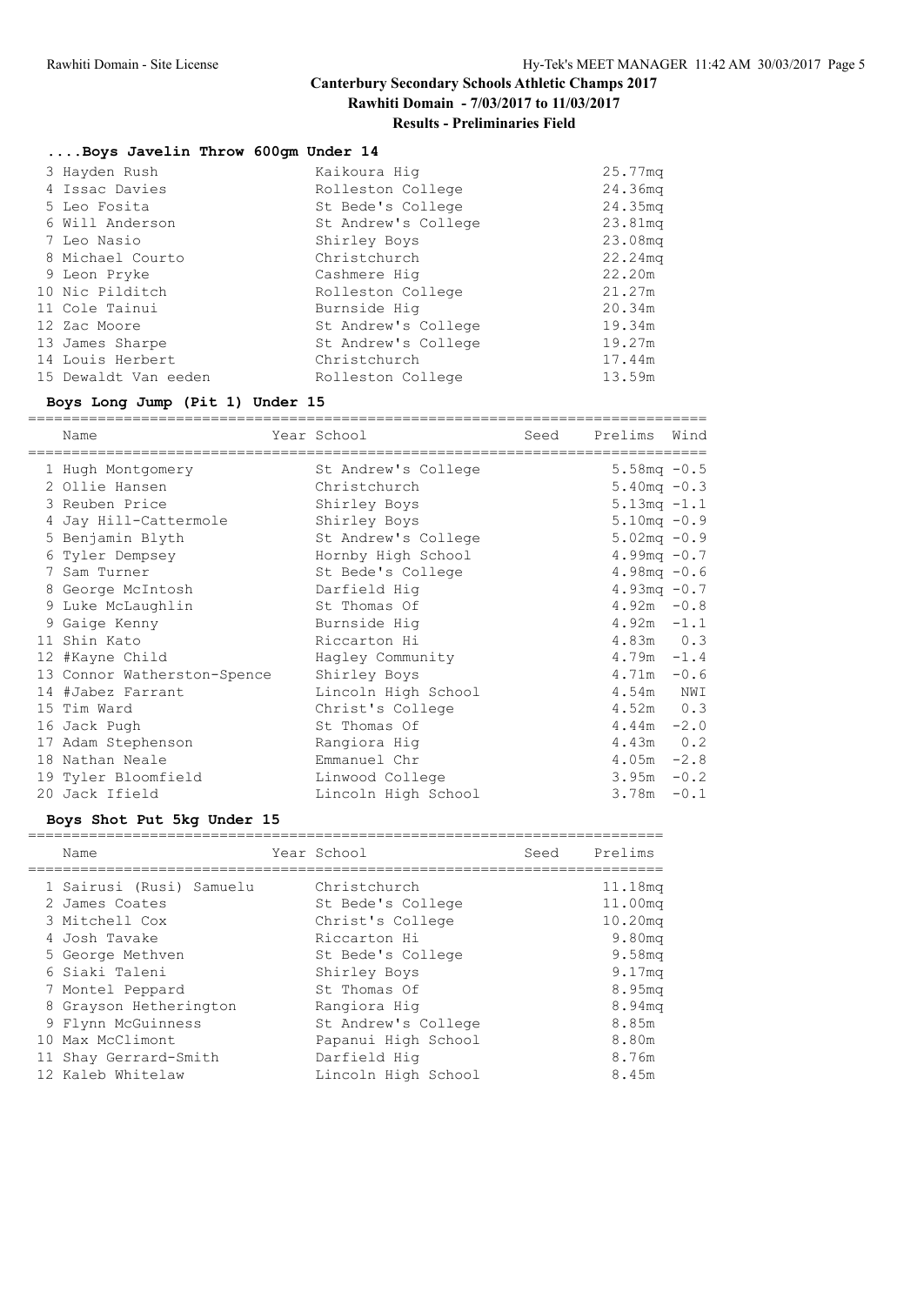### **Results - Preliminaries Field**

### **....Boys Shot Put 5kg Under 15**

| 13 Tafao Peleti          | St Thomas Of        | 8.32m |
|--------------------------|---------------------|-------|
| 14 Mostafa Nazari        | Burnside Hig        | 8.28m |
| 15 George McCallum-Clark | St Andrew's College | 7.98m |
| 16 Ben Boyd              | Kaiapoi High School | 6.95m |
| 17 Liam Ward             | Ellesmere College   | 6.93m |
| 18 Jordan Sach           | Mairehau High Sc    | 6.53m |
| 19 Preston Cook          | Hagley Community    | 6.07m |
| 20 Nick Ashton           | Papanui High School | 5.96m |
|                          |                     |       |

### **Boys Javelin Throw 700gm Under 15**

|  | Name                 | Year School         | Seed | Prelims             |
|--|----------------------|---------------------|------|---------------------|
|  | 1 Gus Kelliher       | St Andrew's College |      | 30.89mg             |
|  | 2 Shay Gerrard-Smith | Darfield Hig        |      | 30.63 <sub>mq</sub> |
|  | 3 Matt Durant        | Christ's College    |      | 28.57 <sub>mq</sub> |
|  | 4 Alfie Baker        | Christ's College    |      | 28.00mg             |
|  | 5 Ryan Sheehan       | Christchurch        |      | 27.77mg             |
|  | 6 George Methven     | St Bede's College   |      | 27.22mq             |
|  | 7 Riley Mitchell     | Hillmorton H        |      | 26.18mg             |
|  | 8 Ashtom Fahey       | Christchurch        |      | 25.65 <sub>mq</sub> |
|  | 9 Jamie Carr         | St Andrew's College |      | 24.08m              |
|  | 10 Hamish Jones      | St Bede's College   |      | 21.60m              |
|  | 11 Reuban Hunter     | Hornby High School  |      | 20.19m              |
|  | 12 Ben Boyd          | Kaiapoi High School |      | 19.87m              |
|  | 13 Daniel Wildey     | Rangiora New        |      | 19.12m              |
|  | 14 Blake Hardy       | Lincoln High School |      | 18.52m              |
|  | 15 Oscar Fossey      | Lincoln High School |      | 16.11m              |
|  | 16 Oliver Grayling   | Lincoln High School |      | 13.40m              |
|  |                      |                     |      |                     |

### **Boys Long Jump (Pit 1) Under 16**

| Name                | Year School         | Seed | Prelims                | Wind |
|---------------------|---------------------|------|------------------------|------|
| 1 Cody House        | Christ's College    |      | $6.04 \text{mq} - 0.3$ |      |
| 2 Cameron Marino    | Shirley Boys        |      | $5.91mg - 0.6$         |      |
| 3 Ihaia Cox-Winiata | Hillmorton H        |      | $5.50mg + 0.0$         |      |
| 4 Ryan Sutherland   | Burnside Hig        |      | $5.30 \text{mq}$ 0.7   |      |
| 5 Dylan Bennett     | Burnside Hig        |      | $5.22 \text{mq} - 0.2$ |      |
| 6 Francis Go        | Catholic Cat        |      | $5.21 \text{mq} - 0.2$ |      |
| 7 John Gerber       | St Bede's College   |      | $5.14 \text{mg} - 1.0$ |      |
| 8 Denzel Lai Kong   | Linwood College     |      | $5.13mg - 1.3$         |      |
| 9 James McCulloch   | Shirley Boys        |      | $5.10mg$ 1.0           |      |
| 10 Edward Hsing     | Christ's College    |      | $5.07 \text{mq} - 1.2$ |      |
| 11 #Mitchell Jung   | Christchurch        |      | $5.03mg - 1.9$         |      |
| 12 JJ Hill          | Kaiapoi High School |      | $4.67mg$ 0.2           |      |
| 13 Braydon Parata   | Rangiora Hig        |      | $4.54mg - 0.1$         |      |
| 14 Mark Turner      | Lincoln High School |      | 4.52mg $-1.2$          |      |
| 15 Nicolo Fronda    | St Bede's College   |      | 4.40mg $-1.5$          |      |
| 16 Sam Bubb         | Christ's College    |      | $4.05 \text{mq} - 0.9$ |      |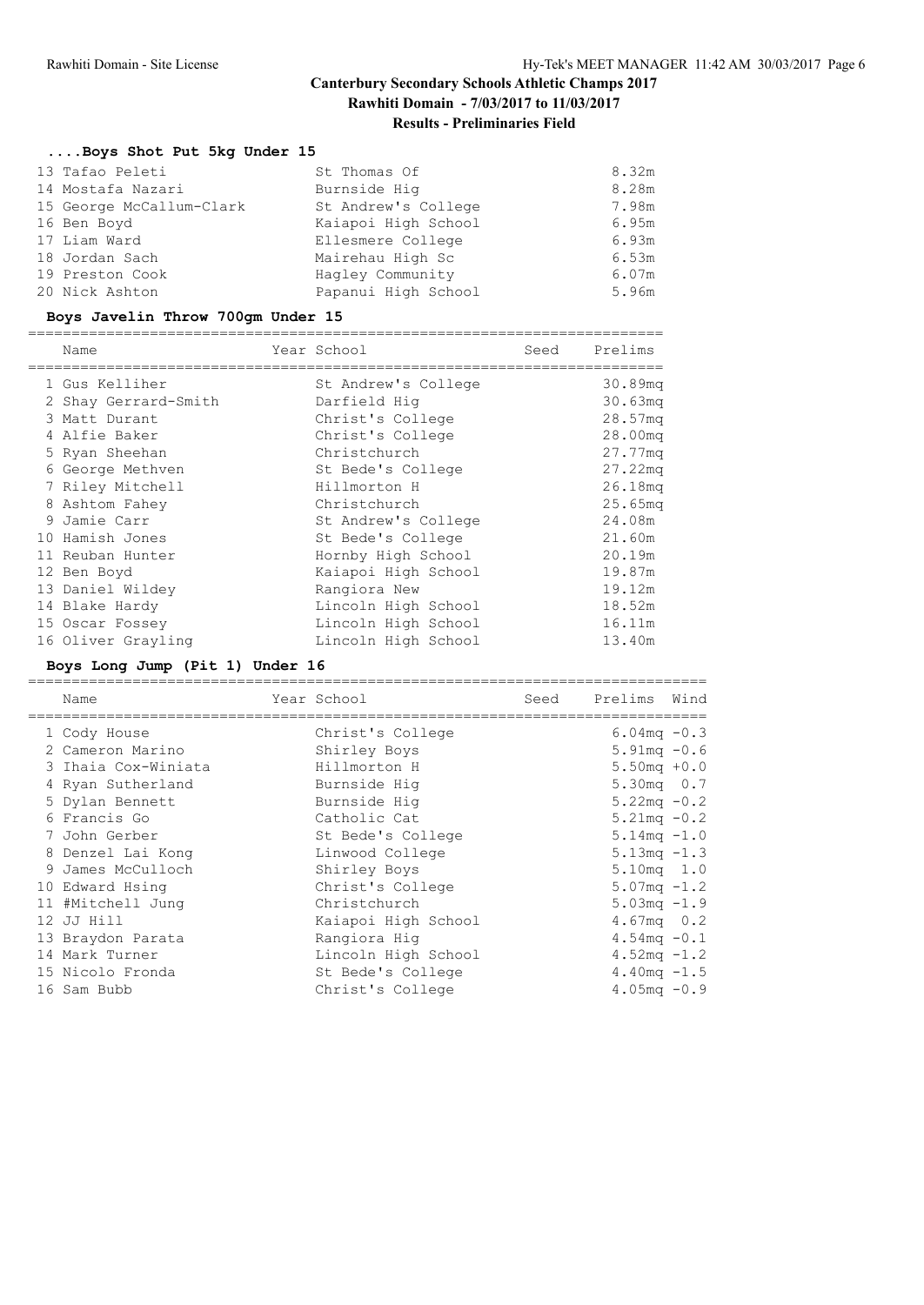=========================================================================

### **Boys Shot Put 5kg Under 16**

| Name                | Year School         | Seed | Prelims            |
|---------------------|---------------------|------|--------------------|
| 1 Sam Fairbrother   | Christchurch        |      | 11.44mg            |
| 2 William Wallace   | Burnside Hig        |      | 10.64mq            |
| 3 Cameron Gamble    | St Bede's College   |      | 10.48mg            |
| 4 Callum Norrie     | Christ's College    |      | 10.27mq            |
| 5 Chase Jordan      | St Andrew's College |      | 10.19mg            |
| 6 Taylor Osborne    | Riccarton Hi        |      | 10.18mq            |
| 7 Tom McKay         | St Andrew's College |      | 10.02mq            |
| 8 Junior Ma'asi     | St Bede's College   |      | 9.96 <sub>mq</sub> |
| 9 Lachie Gunson     | Christ's College    |      | 9.89m              |
| 10 Jack Ingram      | Hornby High School  |      | 9.87m              |
| 11 Issac Cotter     | St Bede's College   |      | 9.73m              |
| 12 Blake Stevenson  | Darfield Hig        |      | 9.68m              |
| 13 William Prentice | Christ's College    |      | 9.51m              |
| 14 Zinan Bennett    | Middleton Gr        |      | 9.38m              |
| 15 Levi Tipple      | Middleton Gr        |      | 9.24m              |
| 16 Jermaine Te Ahu  | Shirley Boys        |      | 8.95m              |
| 17 Christian Pomare | Rangiora Hig        |      | 8.92m              |
| 18 Phoenix Morgan   | Kaikoura Hiq        |      | 8.35m              |
|                     |                     |      |                    |

### **Boys Shot Put 5kg Under 19**

| Name                | Year School         | Seed | Prelims             |
|---------------------|---------------------|------|---------------------|
| 1 Kaveni Balenacagi | Christ's College    |      | 13.65mg             |
| 2 Jared Neighbours  | Papanui High School |      | 13.61mq             |
| 3 Kini Veitata      | St Andrew's College |      | 12.77mq             |
| 4 Isei Yavala       | St Andrew's College |      | 12.36mg             |
| 5 Nic Murray        | Christ's College    |      | 11.86mg             |
| 6 Patrick Thacker   | Christ's College    |      | 11.73mq             |
| 7 Edward Lemon      | St Bede's College   |      | 11.38mg             |
| 8 Dom Fidow-Kele    | St Thomas Of        |      | 11.23mq             |
| 9 Jack Rose         | St Andrew's College |      | $10.73$ mq          |
| 10 Selwyn Gamble    | St Bede's College   |      | 10.64 <sub>mq</sub> |
| 11 David Langr      | Christchurch        |      | 10.61m              |
| 12 Joshua Clarke    | Lincoln High School |      | 10.26m              |
| 13 Cameron Wilson   | Kaiapoi High School |      | 10.00m              |
| 14 Robin Tuipulotu  | Akaroa Area School  |      | 9.26m               |

### **Boys Discus Throw 1.50kg Under 19**

|  | Name                 | Year School         | Seed | Prelims    |
|--|----------------------|---------------------|------|------------|
|  | 1 Isalei Pouvalu     | St Andrew's College |      | 33.54mq    |
|  | 2 Patrick Thacker    | Christ's College    |      | 32.00mg    |
|  | 3 Selwyn Gamble      | St Bede's College   |      | $30.66$ mq |
|  | 4 Cam Maslin         | St Bede's College   |      | 29.66mq    |
|  | 5 Riain Harris-Lynch | Burnside Hig        |      | 29.57mg    |
|  | 6 Kaveni Balenacagi  | Christ's College    |      | 26.88mg    |
|  | 6 Andrew Bothalage   | Catholic Cat        |      | 26.88mq    |
|  | 8 Theo Nankivall     | Middleton Gr        |      | 25.82mg    |
|  | 9 David Langr        | Christchurch        |      | 25.15m     |
|  | 10 Kegan Gill        | St Bede's College   |      | 24.15m     |
|  | 11 Joshua Clarke     | Lincoln High School |      | 23.60m     |
|  |                      |                     |      |            |